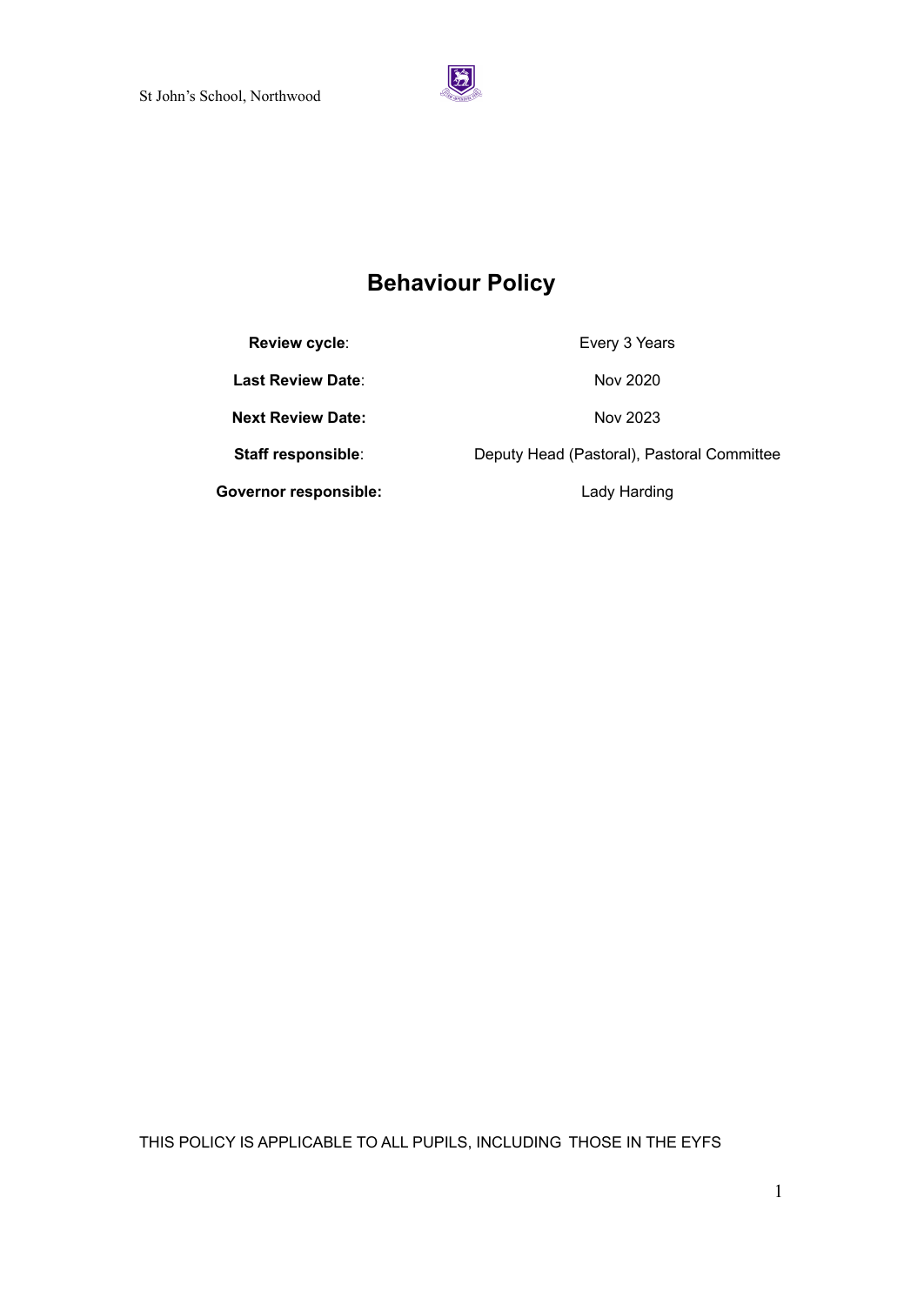

# **BEHAVIOUR POLICY**

# *Please note this policy applies to pupils in the EYFS to which there are specific references.*

## **Introduction**

Children at St John's are introduced to concepts of right and wrong from the moment they arrive at the School so that moral behaviour becomes an instinctive habit. As they get older, our pupils come to an understanding of why rules are important, and act upon them from conviction, rather than simply from fear of getting into trouble. Older pupils feel a commitment to abiding by the values of the school which are openly and explicitly discussed with them regularly.

Values are inherent in teaching. We expect our teachers to act as 'moral agents' who imply values by the way they address pupils and each other, the way they dress, the language they use and the effort they put into their work. Corporal punishment is never used or threatened to any boy in the School including in the EYFS.

Children at St John's behave well because they are given responsibility. There is a framework of clearly stated boundaries of acceptable behaviour and teachers respond firmly and promptly to those pupils who exceed those boundaries.

## **The Aims**

- To develop a whole school behaviour policy supported and followed by the whole school community including children, teachers, non-teaching staff, other adult helpers and parents
- To apply positive strategies to create a caring, family atmosphere in which teaching and learning can take place in a safe and happy environment
- To teach, through the school curriculum, values and attitudes as well as knowledge and skills.(This will promote responsible behaviour, encourage self-discipline and encourage in children a respect for themselves, for other people and for property)
- To encourage good behaviour by providing systems of rewards for children of all ages and abilities
- To develop an awareness of right and wrong and differentiate between acceptable and unacceptable behaviour
- To treat problems when they occur in a caring and sympathetic manner in the hope of achieving an improvement in behaviour
- To encourage the children to take increasing responsibility for themselves and their behaviour and for the well being and happiness of others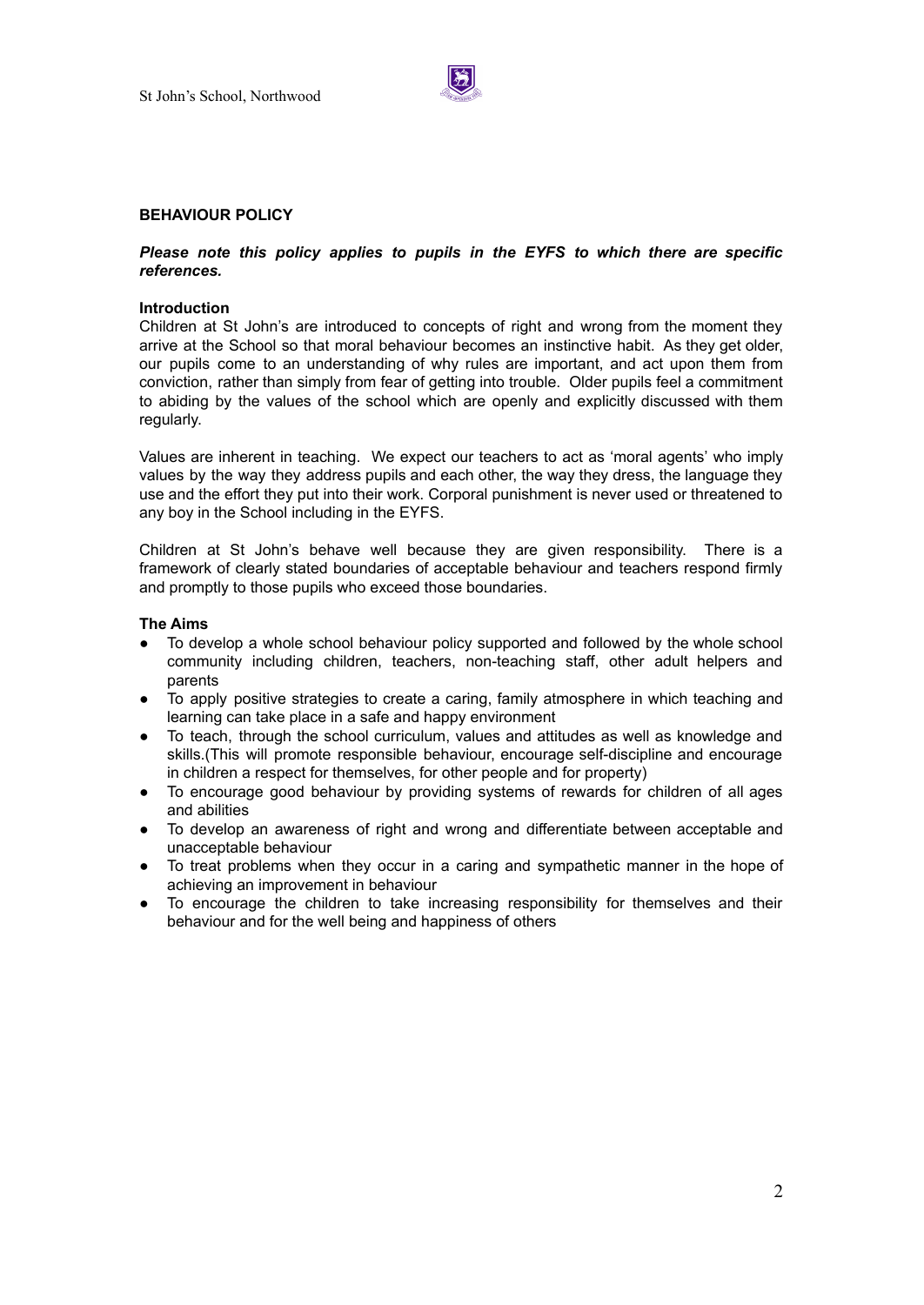

# **Principles**

The academic, social and emotional development of each pupil is dependent upon the atmosphere created within the School. A behaviour policy helps to create an atmosphere where everyone knows the expectations of all involved in the School. It is important for teachers and other adults in school to be consistent and fair in their handling of pupils in order to provide a comfortable and secure environment. This is dependent upon mutual respect between teacher, pupils and parents. Teachers, non-teaching staff and other adult helpers are encouraged to approach the care of our children in a positive way, reinforcing the philosophy and ethos of the School and following the School's behaviour policy.

Positive behaviour will be discussed and reinforced during Assemblies, Class/Form Times, Personal and Social Education Lessons and as opportunities arise at other times in the school day. Children inside and outside of the classrooms will pick up implicit messages about behaviour when they see how adults and other children react to each other.

At St John's all adults involved within the School should have high expectations of the children.

The following points are worthy of consideration:

- Good behaviour has to be worked for, it does not simply happen
- Standards of work, respect and behaviour depend upon the example set by all adults in the community
- All members of the community should expect to give and receive respect

# **Problems are normal where children are learning and testing the boundaries of acceptable behaviour. The success of a behaviour policy is tested not by the absence of problems but by how they are dealt with when they occur.**

Discipline and the development of self-discipline are achieved through a co-operative process involving pupils, staff and parents. The following Code of Conduct and School Rules give guidelines of the type of behaviour expected at St John's.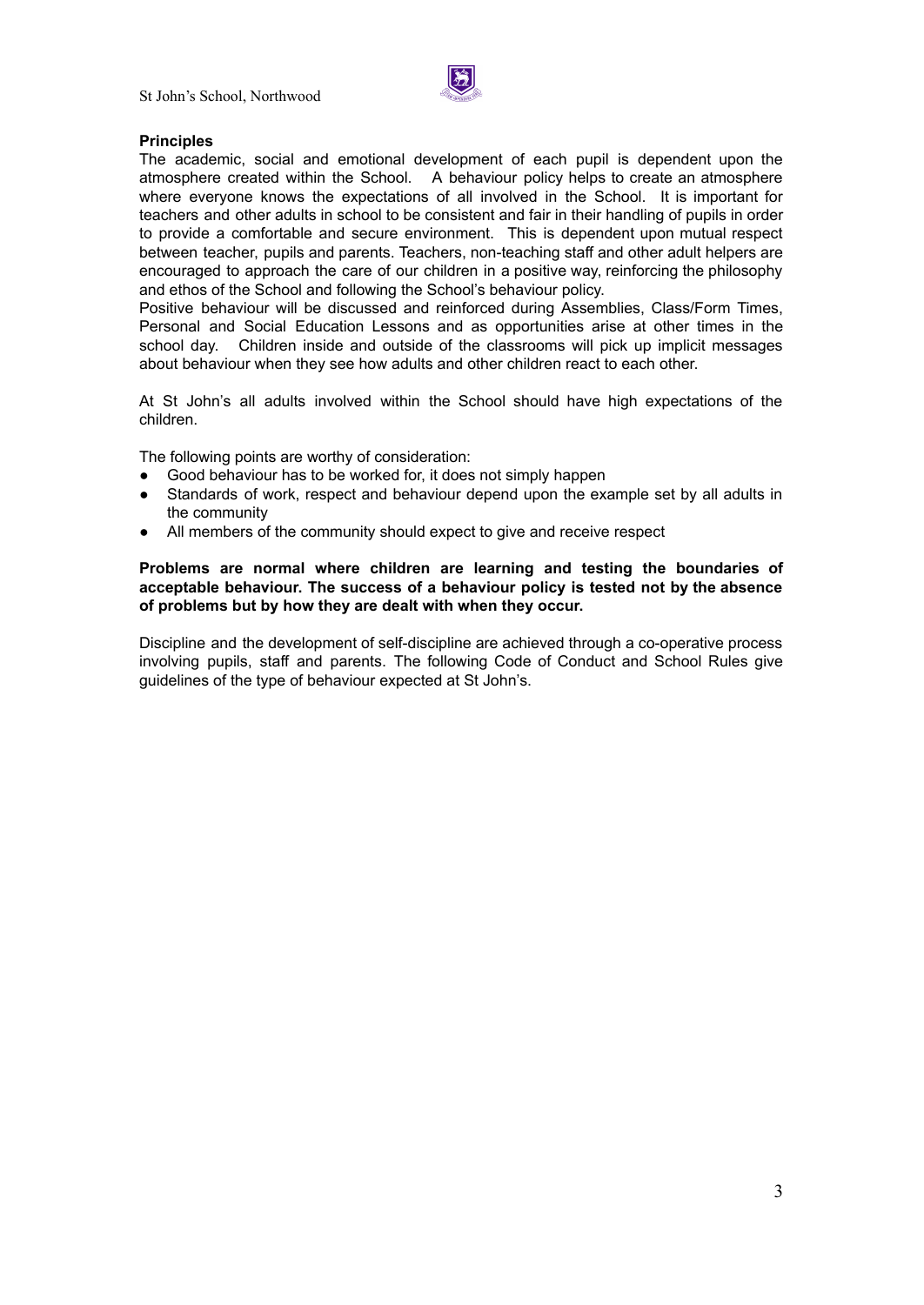

# **St John's Code of Conduct**

At St John's both pupils and staff have agreed to the ten principles of how we wish to be.



We aim to create an environment in which everyone feels safe, secure and valued. In order to provide this environment it is important that every person follows these principles.

Being respectful is very important to everyone at St John's. Respect is shown in different ways, to ourselves, to others and to the School.

*To ourselves we will:*

- Be honest and truthful
- Take responsibility for our own actions
- Take care in the presentation of our work and always do our best
- Wear our uniform with pride

*To others at school and at home we will:*

- Treat everyone with kindness
- Act with consideration towards others, making sure that our words and actions do not cause offence
- Behave courteously, being polite and helpful to others
- Treat others how we would wish to be treated
- Value the differences in others

*To our School we will:*

- Represent our school with honour
- Care about our school's reputation
- Take care of our school's environment; buildings, grounds and equipment
- Keep our school clean and tidy

In order to help St John's to be an appropriate environment for all children, parents should encourage their children to behave in a manner that is consistent with the above principles and should support steps taken by the School to deal with any incident, which may happen.

# **Note for Parents included in the Parents' Handbook**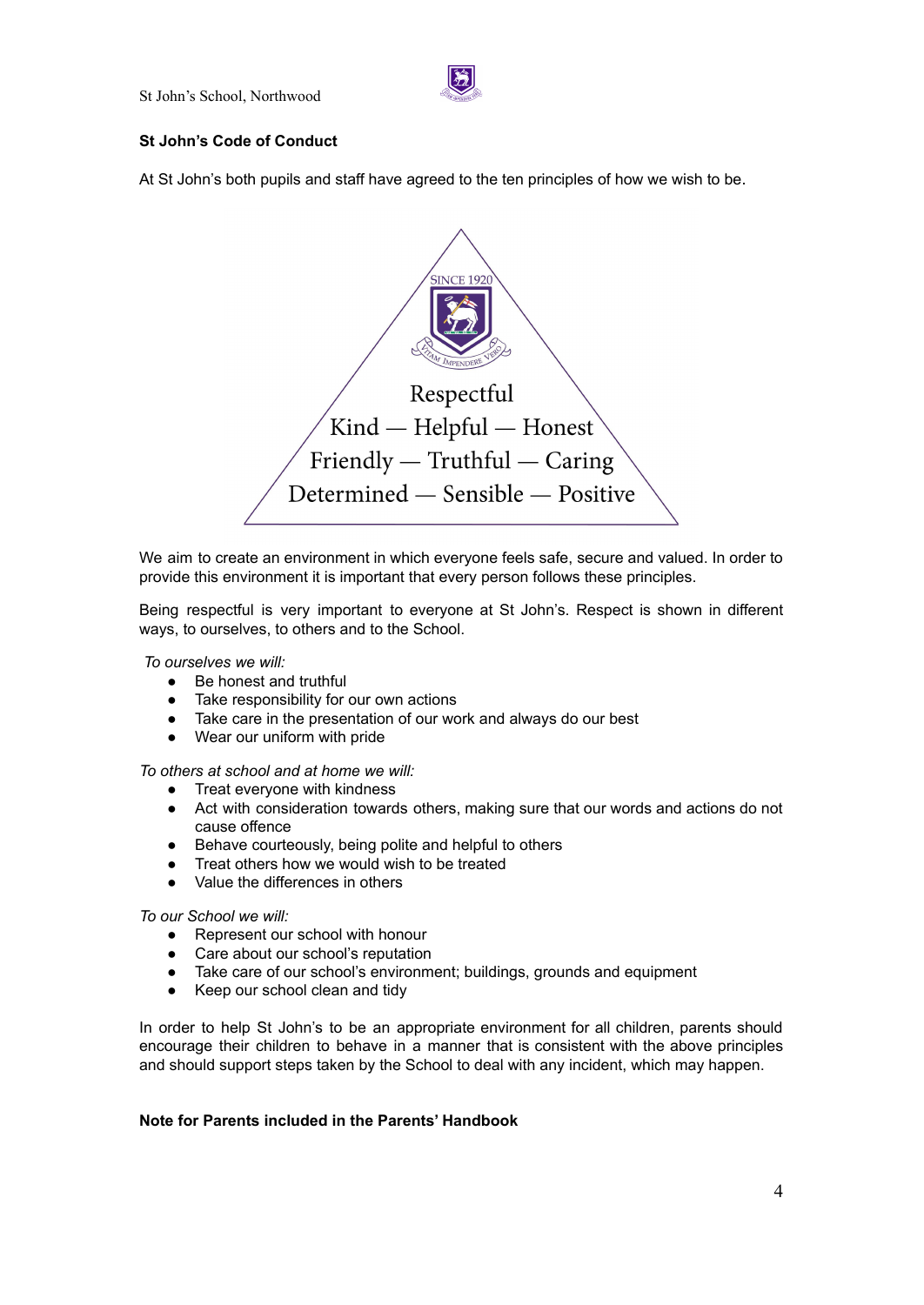

There are unfortunately some occasions when children become unhappy at school. This may be for many reasons, including problems with the work, difficulty with friendships and bullying. If your son appears to be unhappy at school you should:

- ask him to tell you what is causing the unhappiness
- listen seriously to what your child tells you
- encourage him to talk to his form teacher
- make an appointment to see your son's form teacher and explain the problems he is having
- above all, not ignore the problem

# **The School Rules**

**Please remember at all times that you are part of a large community. Make sure that you always behave with good manners and, in particular, are courteous to all visitors and adults and, of course, to one another.**

**To help you develop an appropriate and safe environment for everyone at St John's please remember:**

- To maintain a tidy appearance i.e. sensible haircut, blazers on, ties done up properly, top shirt button done up and shoes clean
- To respect the School's and other boys' property. Selling of property or clothing is not allowed
- Do not bring any dangerous items in to school
- Valuables must not be brought to school without permission from a teacher. Boys should not bring in large sums of money
- Do not enter rooms without permission from a teacher
- Do not touch electrical switches, plugs, radiators, windows or fire equipment without permission
- Going into the woods or near the ponds is not allowed without permission
- Do not run, except in the playground
- No ball games are allowed in the playground before or after school
- Only airflow balls are allowed during break-time **with the exception of tennis balls for hand tennis only** in the Summer Term
- To bring in a snack: Snacks are allowed at break time and before afternoon activities. We do not allow sugary or high fat snacks such as crisps, sweets or chocolate. We would suggest a plain biscuit, fruit or vegetables (NB these must NOT contain any nuts). We recommend a second snack if your son is staying for an after school activity.
- If you bring in a mobile phone it must be left in the Deputy Head's office (the mobile phone policy must be read and signed)
- **To name all your possessions, this helps the teachers and boys to identify and return them**

# **Pupil Reward and Discipline Procedure**

Consistency and fairness are the vital elements in ensuring that boys know where they stand. The reward and conduct system should be used sensibly and effectively with all pupils and in particular those with SEN/D. Careful consideration should be given to the Equality Act 2010 <https://www.legislation.gov.uk/ukpga/2010/15/contents> when using the pupil reward and discipline procedure.

The School sets great store by politeness and courtesy to others and all staff have a vital role to play in setting and maintaining these standards. Establishing a proper working atmosphere in class at the outset is infinitely better than coming down severely when matters are on the point of getting out of hand. In matters of punishment, be wary of doling out the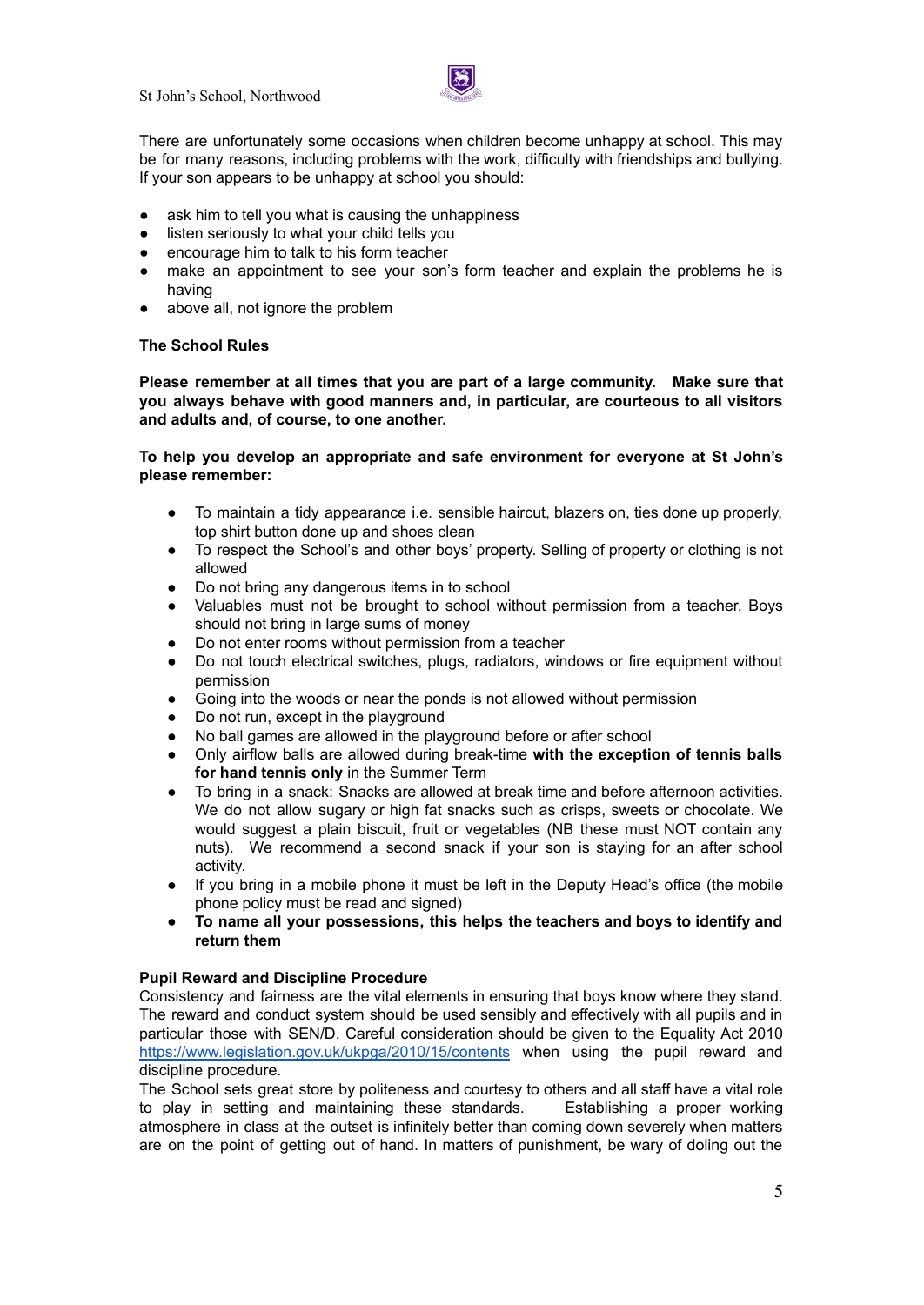

penalty points as a reflex action. Distinguish between punishment for poor or inadequate work, where probably doing the work properly is most appropriate and punishment for ill discipline where a penalty point (not two) or some form of 'fatigue' duty is relevant.

With some pupils it is all too easy to be negative, to be aware of their shortcomings and to forget their qualities. Giving encouragement and credit where it is due is an important element in motivating a pupil.

### **System and Sanctions**

At St John's our aim is to develop each boy's self-discipline and confidence. It is very important that each boy has respect and consideration for others. We look for kindness, tolerance, courtesy and good manners. Boys are encouraged to consider the feelings, beliefs and property of everyone in the community.

## **Nursery/EYFS**

In the Nursery the Golden Rules are introduced. Good behaviour, helpfulness and effort are rewarded with stickers. The stickers are used as incentives and are given out generously during the first term to encourage the boys.

Boys who are unkind, rude or deliberately damage property talk about their actions with the teacher. They may also sit away from the group for a short time. At the Nursery teacher's discretion boys may be sent to the Head of Lower School.

Parents are informed if their son continues to misbehave or causes injury to another child.

The Head of Lower School is responsible for the overall behaviour and discipline in EYFS. Head of EYFS and the Class Teachers are responsible for day to day behaviour.

#### **Pre-Prep/EYFS**

We aim to help boys to develop their confidence and self-discipline. We expect them to have respect and consideration for others. We look for kindness, tolerance, courtesy and good manners. Bullying and bad language are totally unacceptable. We use **circle time** once a week to encourage and develop the code of behaviour we expect.

#### **Discipline**

We have six golden rules for behaviour.

- 1. We are kind and helpful
- 2. We are gentle
- 3. We always work hard
- 4. We are honest
- 5. We listen to people
- 6. We look after property

When boys break the rules they receive a yellow card  $-2$  yellow cards result in a red card. At the end of each week we have Golden Time – boys who have red cards miss five minutes of Golden Time. We have an award system called 'Sweets in the Jar'. Each class teacher prepares a chart in the shape of a sweet jar. Good work, effort or behaviour is rewarded with a coloured dot, representing a sweet. Five sweets awarded means a merit badge. The Headmaster presents these on a Friday. They are kept for a week and returned.

If a boy consistently misbehaves the Head of Lower School is informed and she will use her discretion to deal with each incident appropriately and parents will be communicated with.

● he may get a red card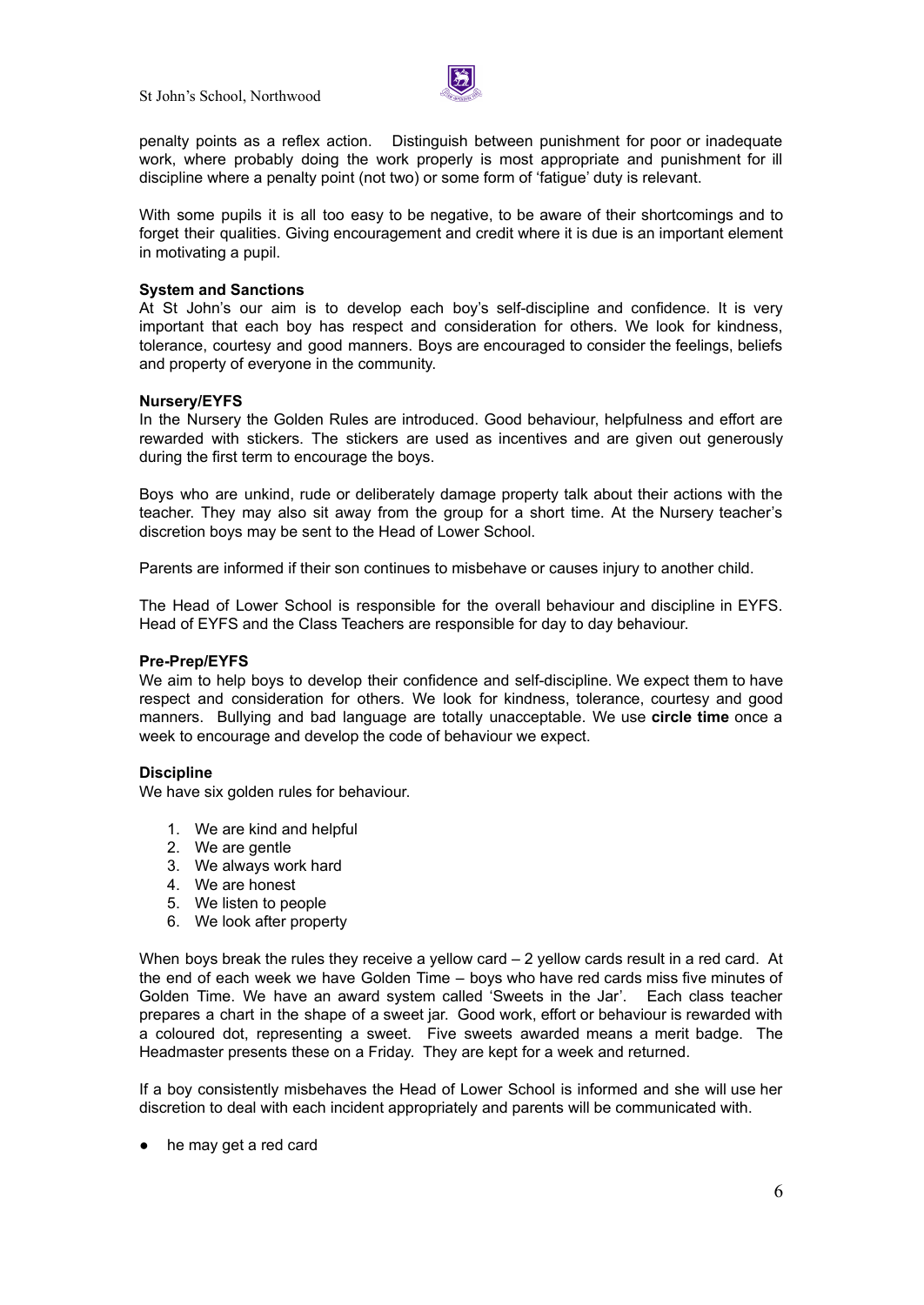St John's School, Northwood



- he may lose a sweet
- he may be sent to work in another class
- at the discretion of the Head of Lower School, a boy may be sent to the Deputy Head (Pastoral) or Headmaster

The class teacher will keep parents informed of significant incidents and changes of behaviour.

There is a polite badge awarded every Friday. One boy from each class may be awarded the badge for his polite behaviour. It is kept for a week and returned.

Parents receive information about the ethos of the school and its expectations regarding discipline before their sons begin at St John's, both during introductory meetings and in the Parents Handbooks.

A good relationship between parents and school is essential. Parents should feel welcome to the school, have access to the staff at the beginning or end of the day (by appointment if more than a brief word is needed) and are encouraged to communicate with staff through the homework diary. Parents are encouraged to share concerns about home circumstances or medical matters, which may affect their child's work or behaviour in school. Any discussions are held in confidence if desired or necessary.

In order to foster and promote good discipline staff:

- Actively look for the positive
- Reinforce the Golden Rules throughout the school day
- Praise with positive feedback and reward good behaviour
- Reinforce examples of correct behaviour wherever noted
- Provide clear consistent expectations of behaviour
- If necessary, an outside agency may be recommended: e.g. a child psychologist, behavioural therapist or family counsellor.

## **Years 3 to 8**

In Years 3 to 8 pupil rewards are given in the form of **House Points**. They are awarded for a positive contribution to school life e.g. good work, effort and improvement, good behaviour, helpfulness and courtesy. A maximum of one House Point will be awarded at any one time with the exception of Year 8 who will be awarded two for motivation.

Junior pupils have opportunities to show good work in Tuesday assemblies. Pupils can build up rewards over a number of weeks as follows:

Year 3: 5 x Smiley Faces = 1 House Point

In Year 4 House Points are to be given and received with the full appreciation of their value. To receive a House Point for a piece of work shows recognition of real commitment and a high individual standard. Smaller rewards can be given within each subject and can accrue to make a House Point.

# **House Point Certificates**

Certificates are awarded throughout the year as House Points are gained. The form tutor will record on iSams when a pupil has a certificate total. All teachers are responsible for entering House Points and Penalty Points on the database. All certificates will be presented in assemblies.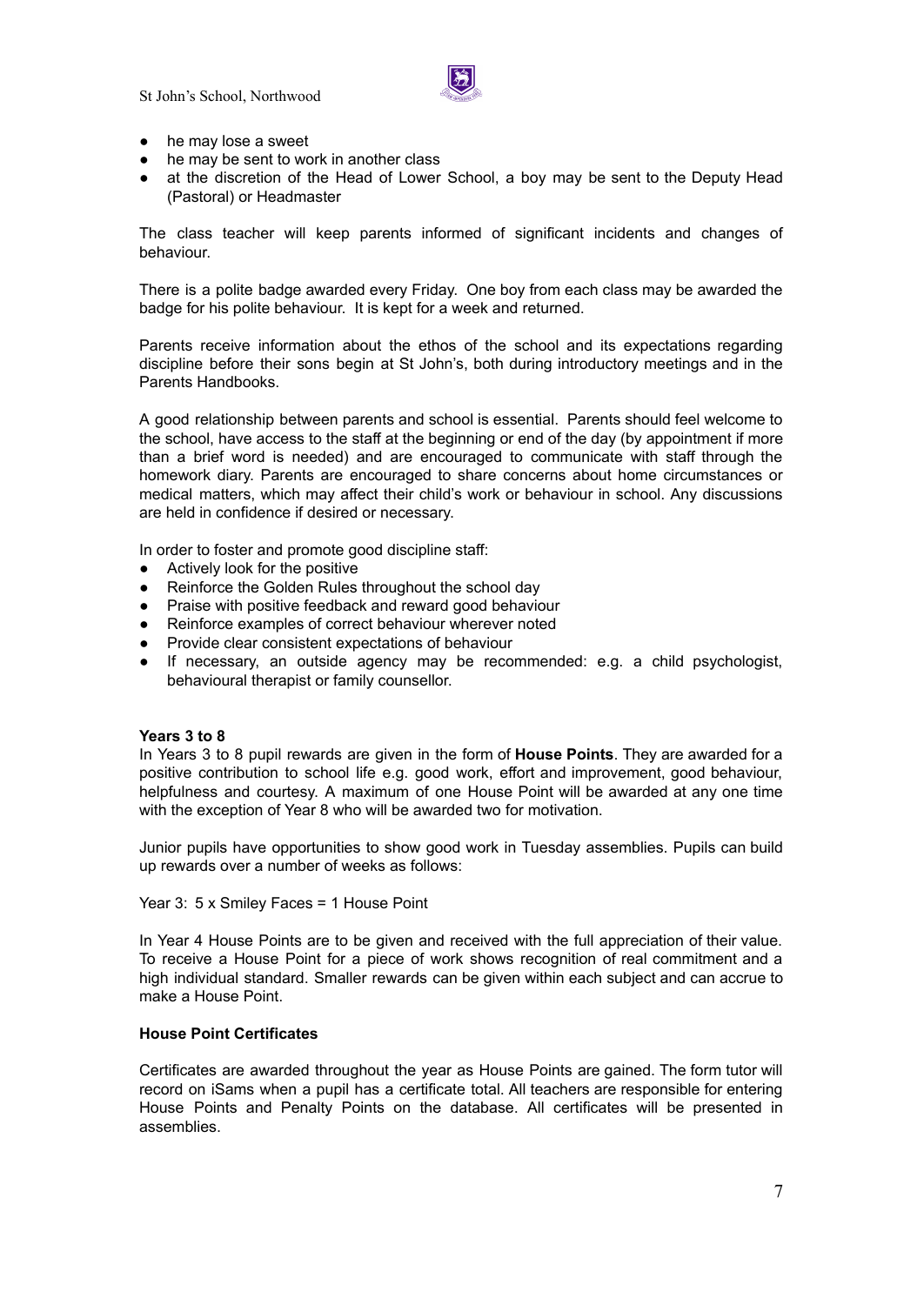

# **Penalty Points**

Penalty Points are for the opposite approach to school life. They are for discourtesy, a negative approach to the community e.g. unsociable behaviour, tardiness, untidiness of self and property, unkind acts or a poor attitude to any aspect of school life. All penalty points should be recorded by staff in the boys' homework diary as well as on iSAMS. Unfinished or unsatisfactory work will not result in Penalty Points in Years 3 and 4 but the work should be repeated/completed. Penalty Points in the classroom are given after two warnings have been issued. Penalty Points should be supported by additional actions by the staff member giving the Penalty Point where necessary.

**In Year 3 and 4** Penalty Points are rarely given. However, they will be the result of:

- Repeated behavioural warnings
- Leaving class without permission
- Physical violence or verbal bullying towards others
- Throwing anything around the classroom
- Lying
- Poor behaviour in the changing rooms or at swimming
- Running in areas where you should be walking
- Rule breaking or dangerous behaviour

**In Year 5 to 8** Penalty Points will be the result of all the above and with regards to homework:

- In Year 5 if homework is not handed in to the teacher on the due date a Penalty Point will be awarded instantly. The only exception will be with a valid parental note.
- In **Years 6, 7 & 8** if homework is not handed in to the teacher on the due date then the individual is put in detention on a Friday between 4.00pm and 5.00pm.The only exception will be with a valid parental note.

Twenty four hours' notice is given in writing via an iSAMS generated email.

With regard to classroom behaviour, each Penalty Point subtracts one House Point from the total House Points. If a pupil is rude to an adult or he repeatedly misbehaves in class then he will be sent to the Deputy Head (Pastoral) at the time of the incident via the office. The procedure is as follows:

- Send the boy, accompanied, to the office, **not the library, where possible with appropriate work and resources**
- He will be redirected to the Deputy Head (Pastoral) or Deputy Head (Academic), if Deputy Head (Pastoral) is unavailable
- The boy will miss the next break or lunch time as a minimum, and other punishments may be added if considered appropriate

# **Detentions:**

## *Lunchtime:*

Three Penalty Points in one week or five in one half term will result in a lunchtime detention. This will take place on Friday between 1.20pm and 2.00pm. All detentions are entered on the school database by either the teacher issuing the detention or through the Deputy Head (Pastoral). Communication to parents is also done through the database in order to keep a record of communications.

## *After School:*

For very poor behaviour or continual offending boys can be put in detention on Friday between 4.00pm and 5.00pm. Where a boy receives a third lunchtime detention within one term, the third will be after school. Form teachers should keep a record of detentions so that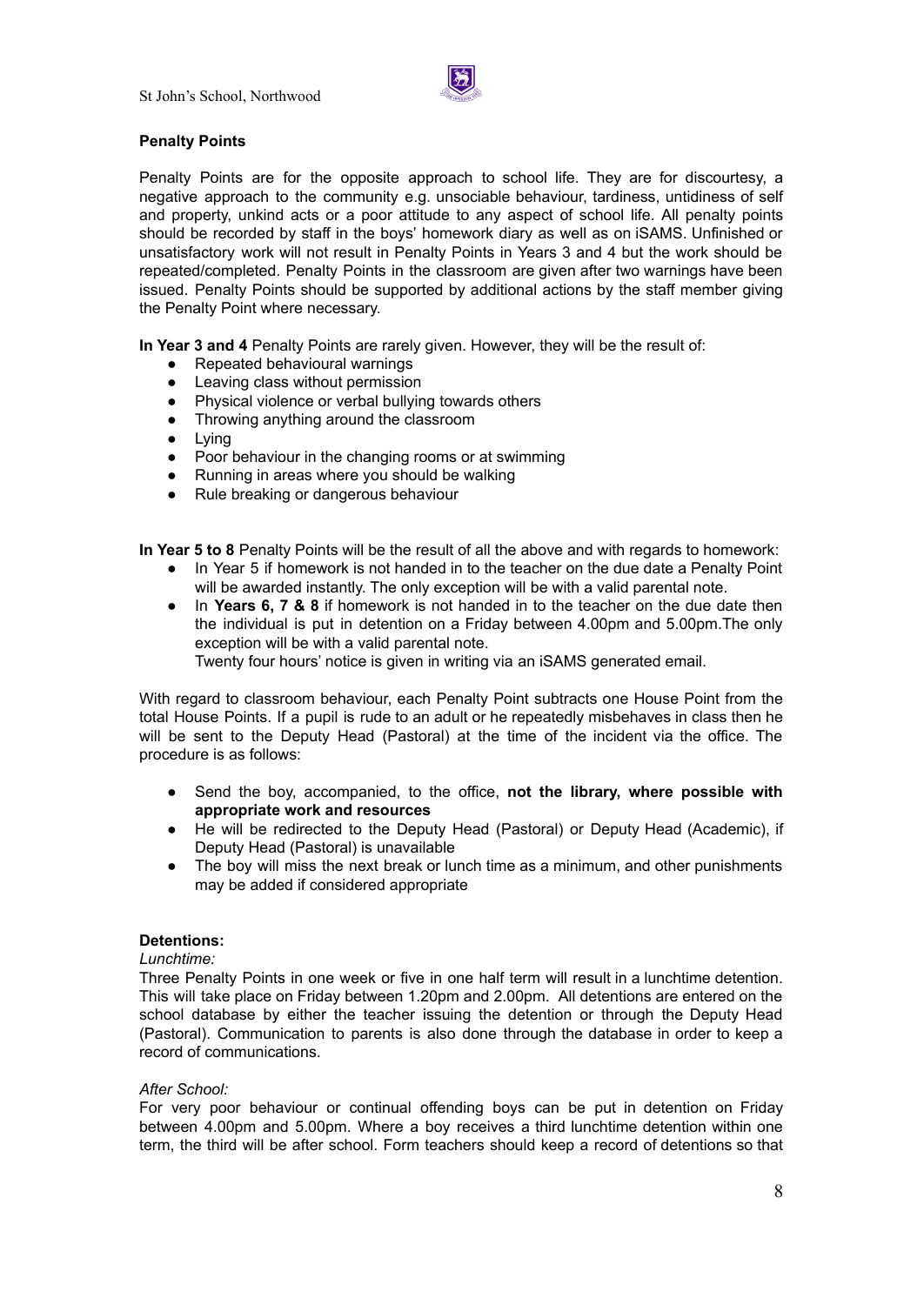St John's School, Northwood



the correct sanction is given. All detentions are recorded on the school database, iSAMS. The member of staff liaises with the Deputy Head (Pastoral). Parents are then informed in writing with at least twenty four hours' notice.

**Weekly Support Records** may be used to monitor a boy's academic or behavioural progress if it is felt necessary*.* **If a boy is to be put on a support record then his parents will be informed beforehand and targets for improvement will be discussed prior to the support record starting.**

The accumulation of House Points and Penalty Points builds over each term and the House with the most points at the end is awarded the Burton Page Cup at final assembly.

#### **Liaison with parents**

Parents receive information about the ethos of the School and its expectations regarding discipline before their sons begin at St John's, both during introductory meetings and in the Parent Handbooks.

A good relationship between parents and school is essential. Parents should feel welcome at the School, have access to relevant staff at the beginning or end of the day (by appointment if more than a brief word is needed) and are encouraged to communicate with staff through the homework diary. Staff are advised to use the homework diary to contact parents when appropriate. Parents are encouraged to share concerns about home circumstances or medical matters, which may affect their child's work or behaviour in school. Any discussions are held in confidence if desired or necessary.

In order to foster and promote good discipline staff:

- actively look for the positive
- praise with positive feedback and reward good behaviour
- reinforce examples of correct behaviour wherever noted
- provide clear consistent expectations of behaviour

If necessary, an outside agency may be recommended: e.g. a child psychologist, behavioural therapist or family counsellor.

#### **MAJOR BREACHES OF DISCIPLINE INCLUDING EXCLUSION POLICY**

This type of behaviour is generally rare and it is the responsibility of the Headmaster or the Deputy Heads who will deal with it severely, particularly if the problem keeps recurring.

Major breaches of discipline include the following:

- Physical assault and intimidation
- Persistent bullying
- Verbal abuse e.g. of racist, religious or sexist nature
- Theft and blackmail
- Possession of inappropriate or illegal items e.g. banned substances, knives
- Deliberate damage to property
- Computer misuse
- Misconduct of a sexual nature e.g. supply and possession of pornography
- Serious misconduct towards a member of the school community or which brings the School into disrepute on or off school premises

The standard procedure for this sort of problem follows a set pattern. The School will endeavour to help the pupil change their behaviour but failure to improve leads automatically